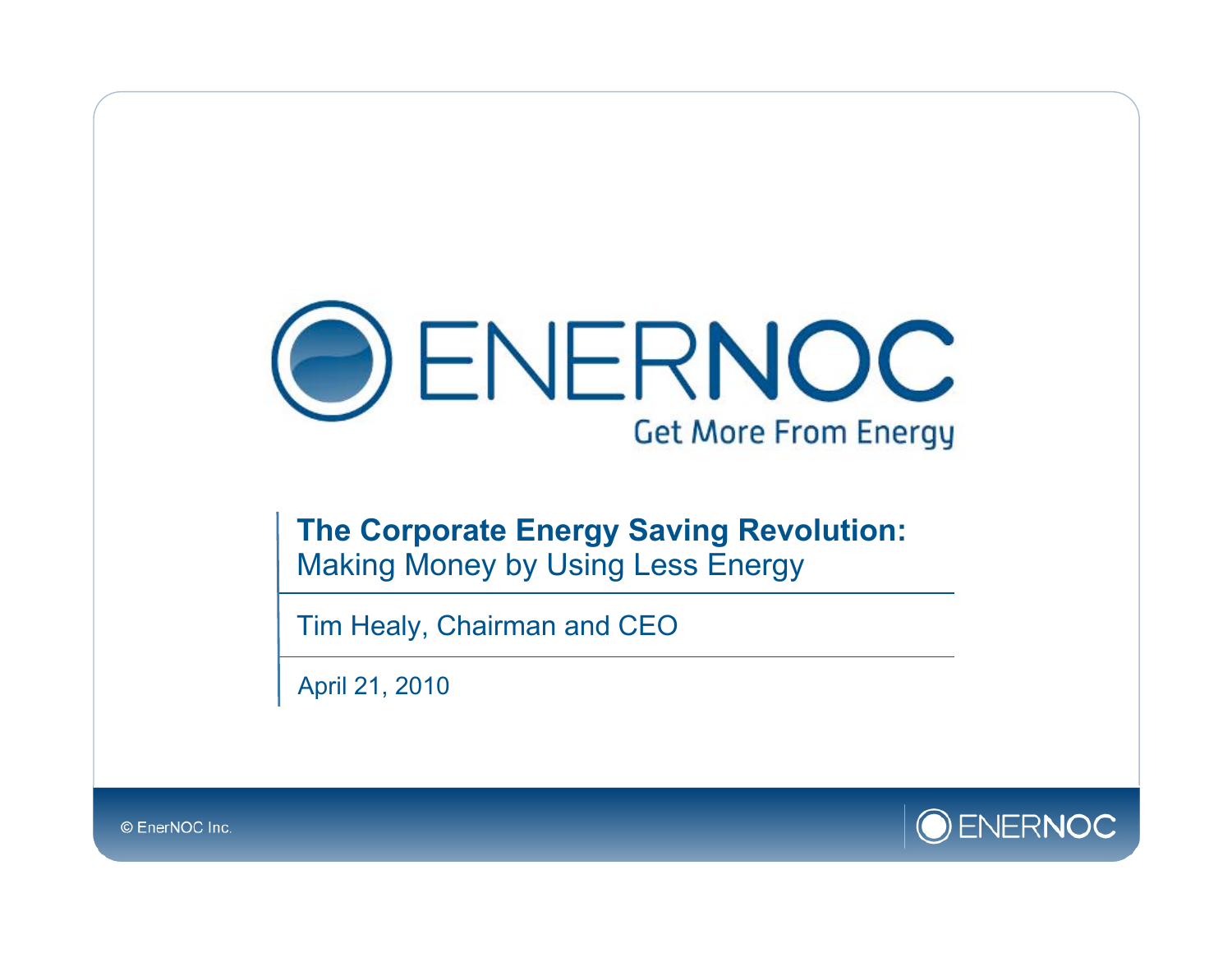# The New Energy Crisis

Advanced technology is in the infancy of being deployed to better manage energy despite the fact that energy represents a significant expense.



**2007 Annual US Spend (\$ Billions)** 

Electric and Heating Telecommunications Sources: Chartwell AMR Survey, Engineered Systems, BCS Partners, DOE's International Performance Measurement and Verification Protocol.

- Nearly 100% use advanced technology to measure and manage telecommunications spend—*yet energy spend is more than twice telecommunications spend*
- Less than 5% of commercial buildings in the US are actually commissioned after construction
- **Less than 1% of all commercial and industrial companies use advanced technology to measure and manage energy spend**

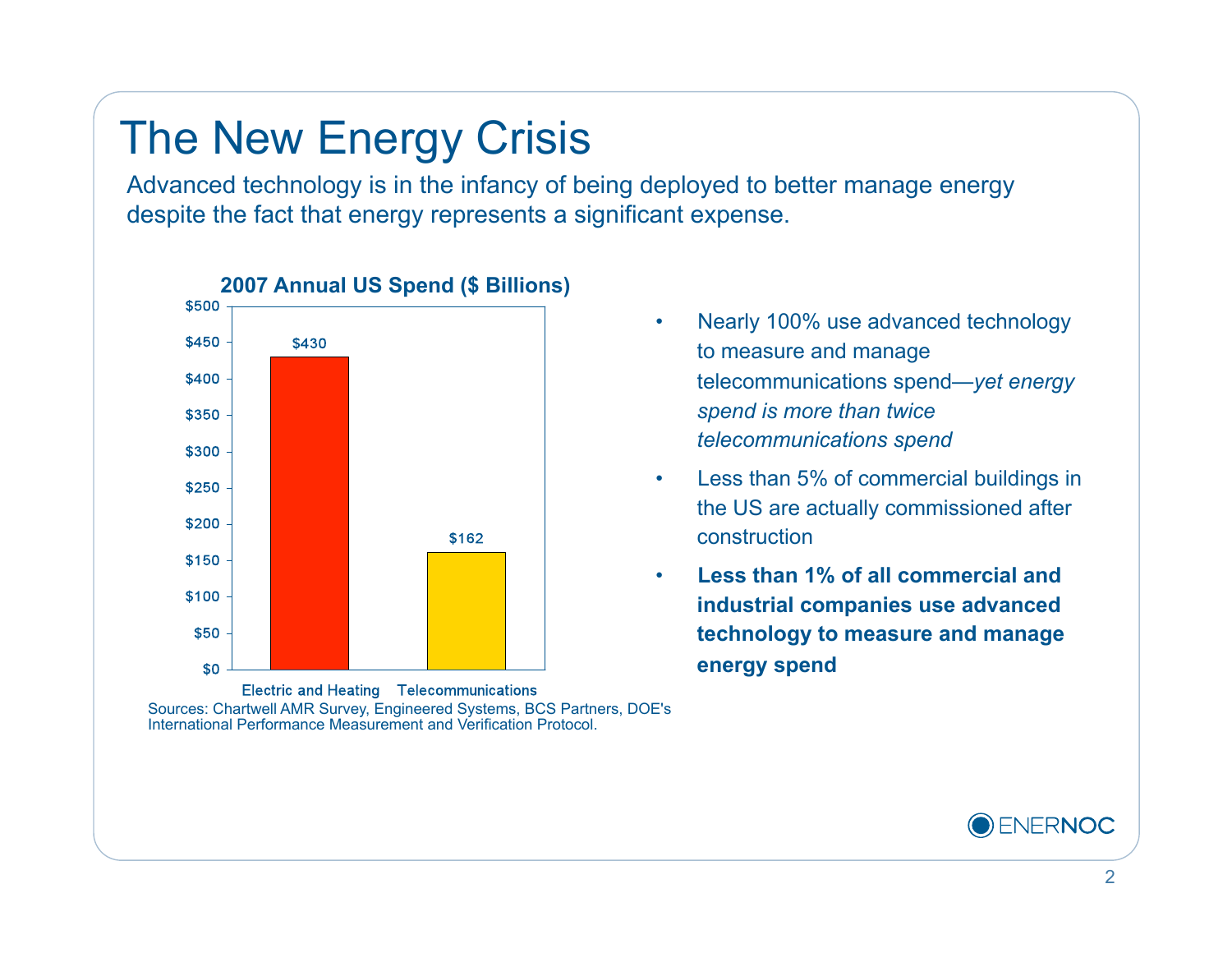## EnerNOC Mission

Our mission is to unlock the full value of energy management for C&I customers, grid operators, and utilities by:

- reducing real-time demand for electricity
- increasing energy efficiency
- improving energy supply transparency
- mitigating emissions

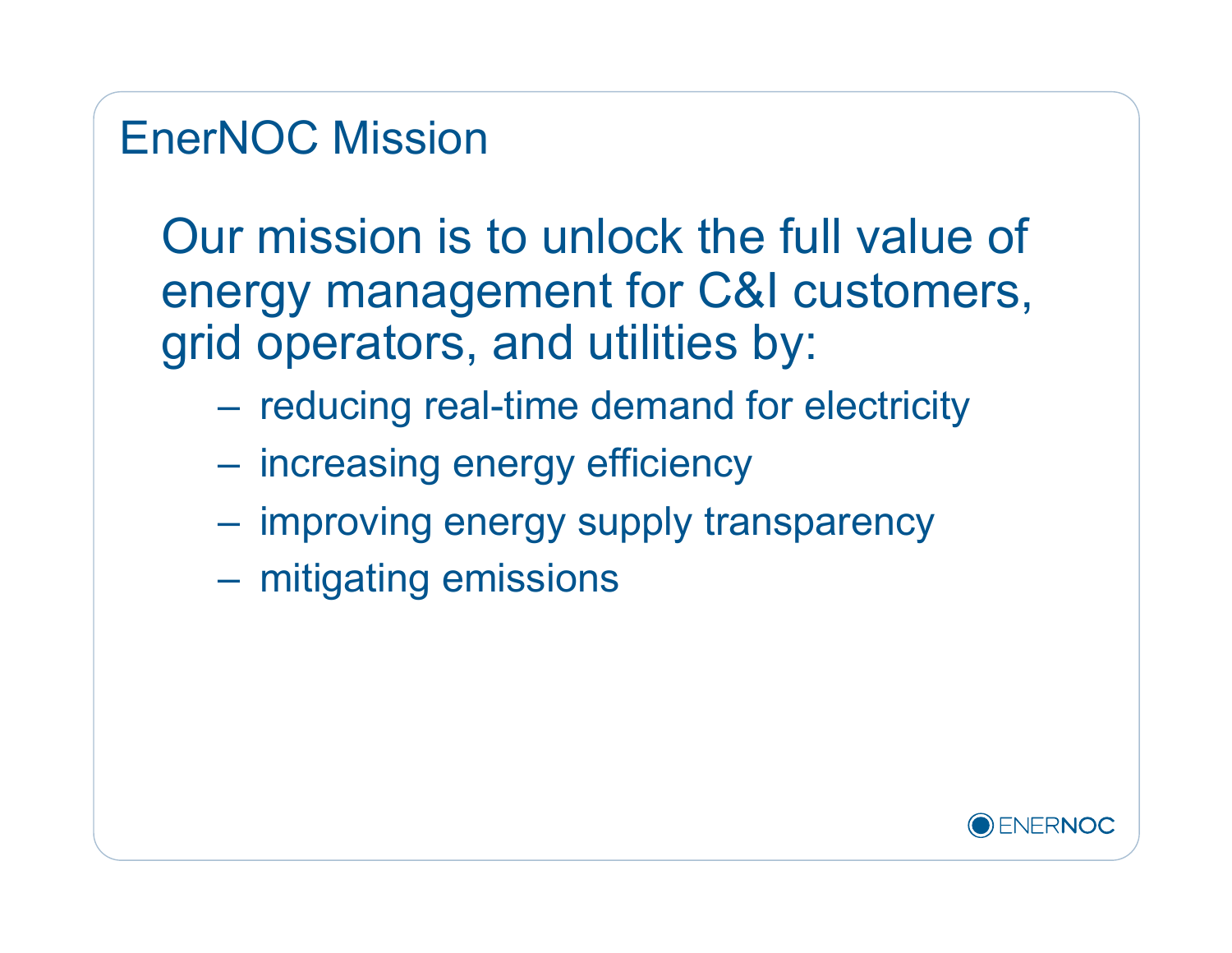#### In other words…

- Reduce usage at especially expensive peaks
	- *Demand Response*
- Reduce overall energy usage
	- *Energy Efficiency*
- Buy it for less
	- *Supply Procurement*
- Reduce GHG emissions
	- *Carbon Management*

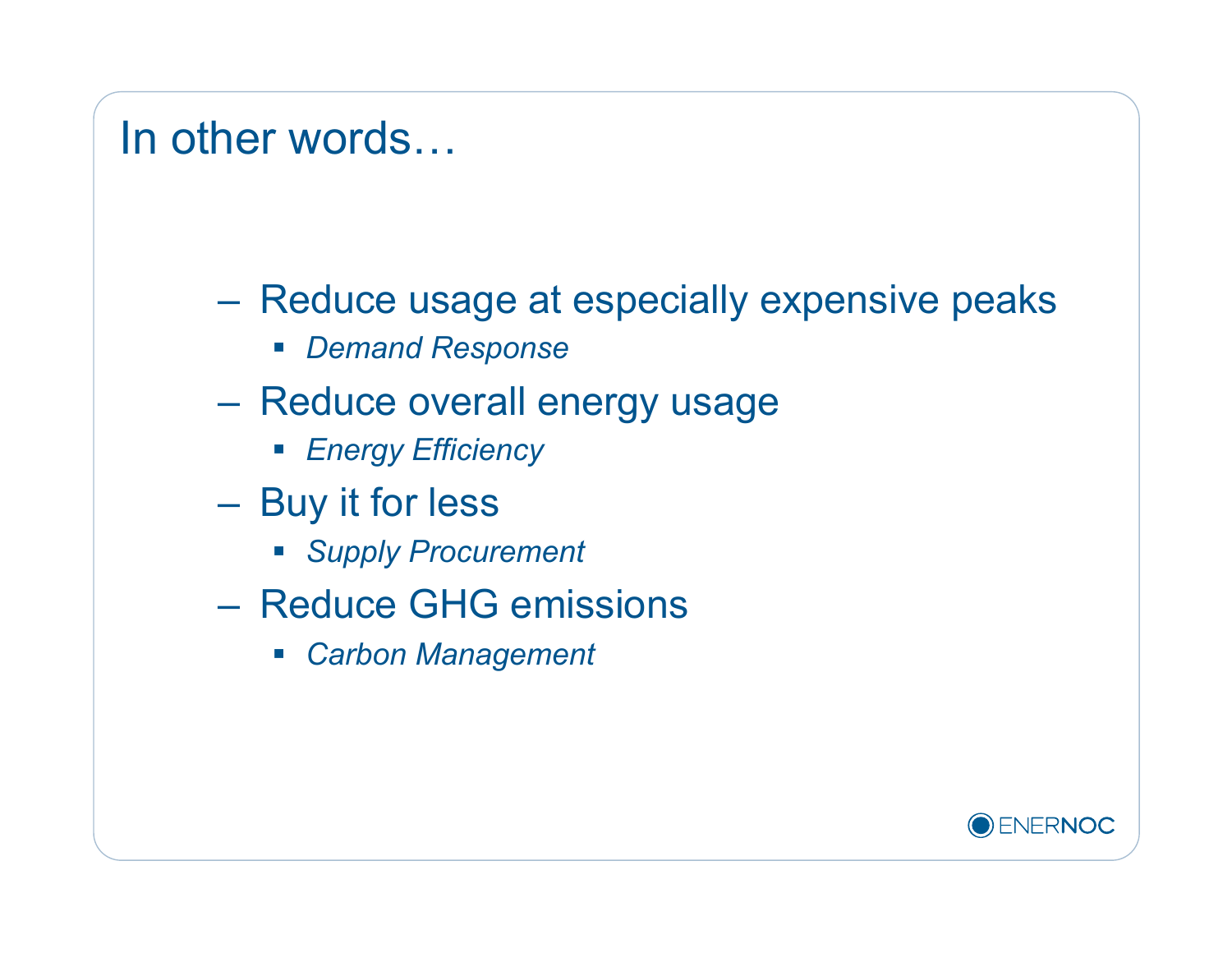# Common Barriers to Achieving Energy Savings

Everyday we hear the following barriers to operational energy management at commercial and institutional facilities.

#### • **Resources & Workflow**

- **Inadequate resources** to continuously watch over energy usage
- Time and performance management are focused on **reactive maintenance calls**
- No **organized workflow** focused on Energy Efficiency

#### • **Technology**

- Metering and Building Management Systems **not integrated**
- No data to **view and analyze all of energy cost drivers**
- Long **feedback cycle** from changes to measurable/viewable results

#### • **Business Model**

- Lack of capital to invest in **upfront capex** projects, even at controls levels
- Limited success and trust of the **Performance Contracting** model

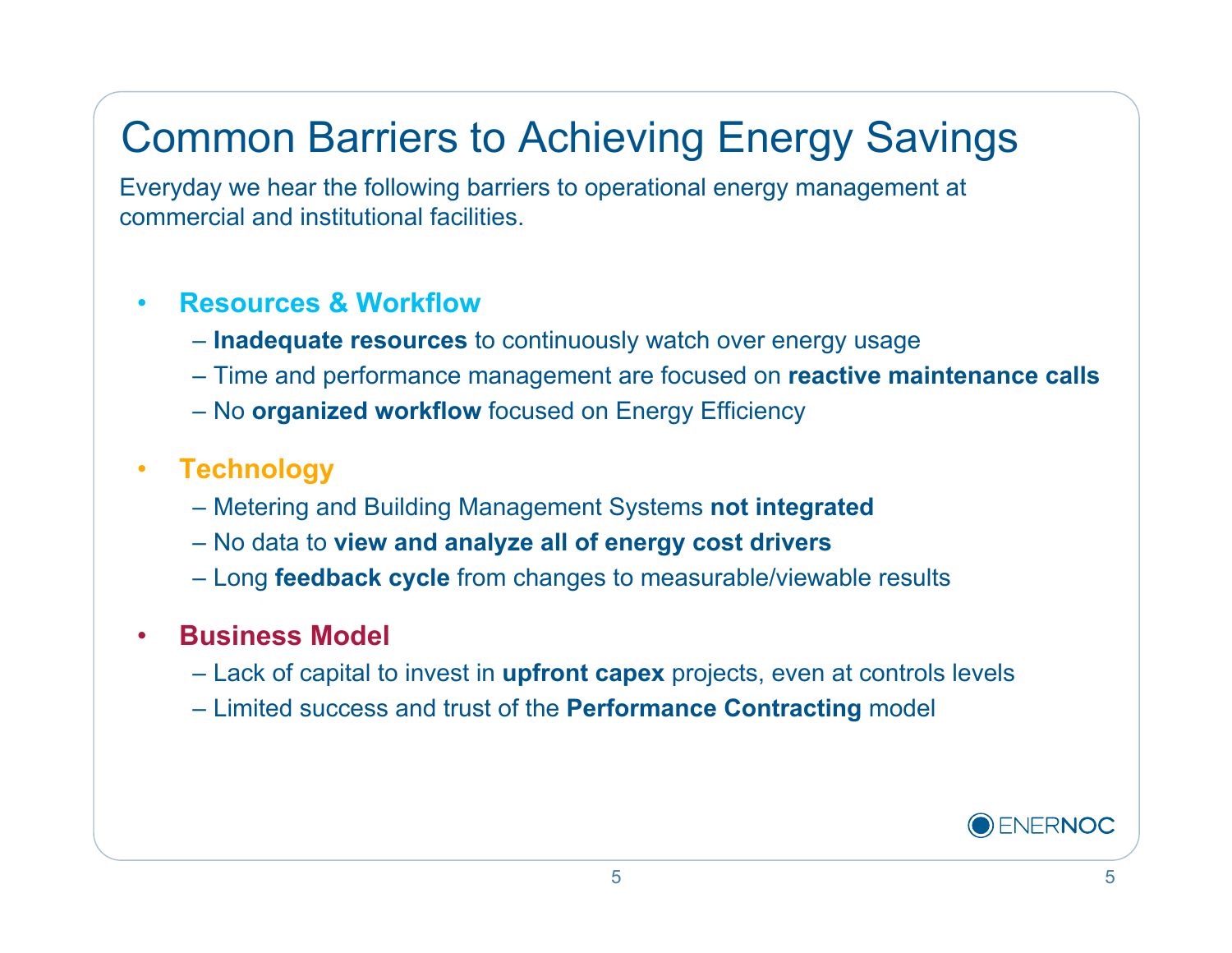# Connecting a Broken System

They key to energy savings is connecting commercial, institutional, and industrial endusers to the energy management opportunity.

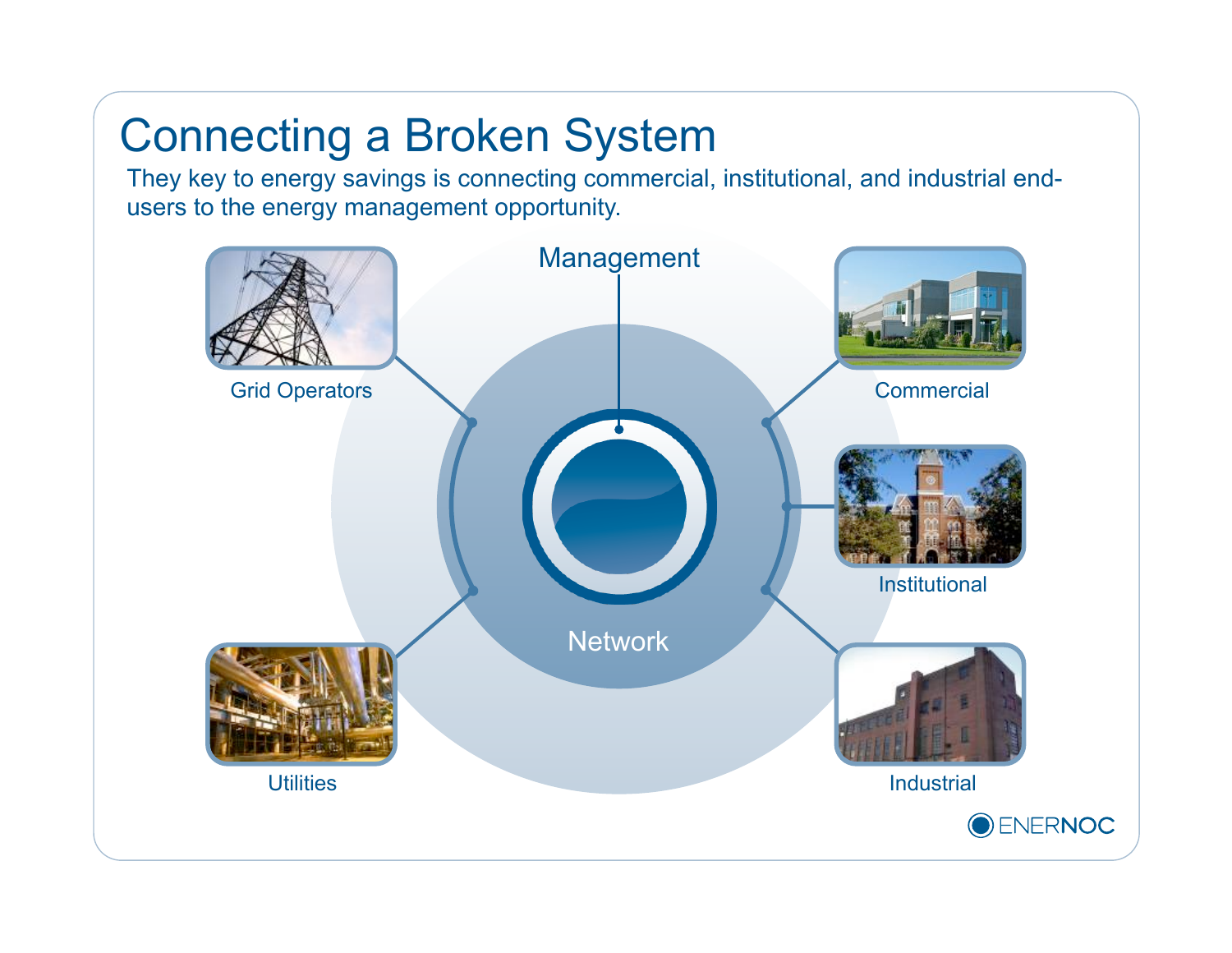# It's all about the data

The consolidation of data sources from across the organization leads to better energy management.

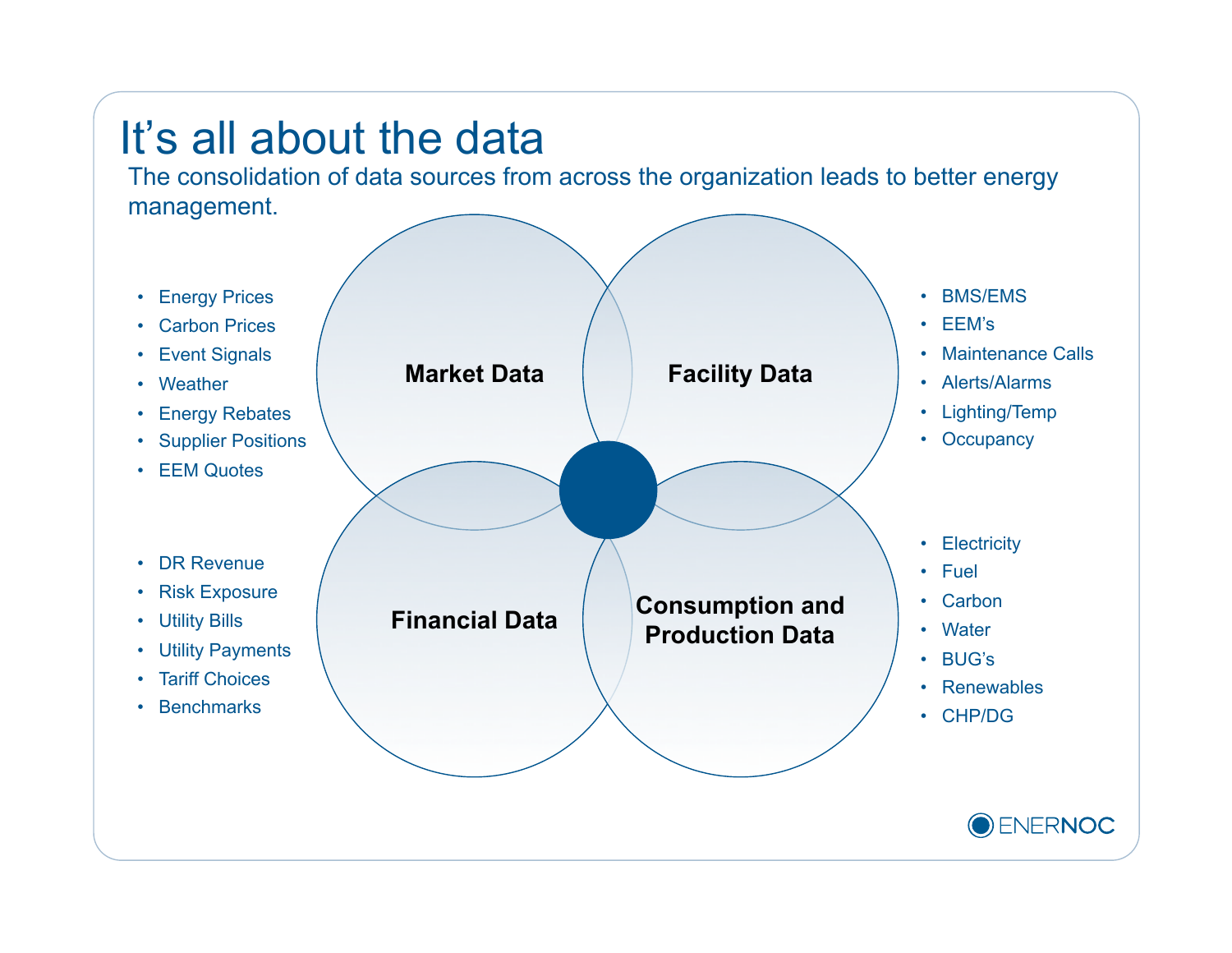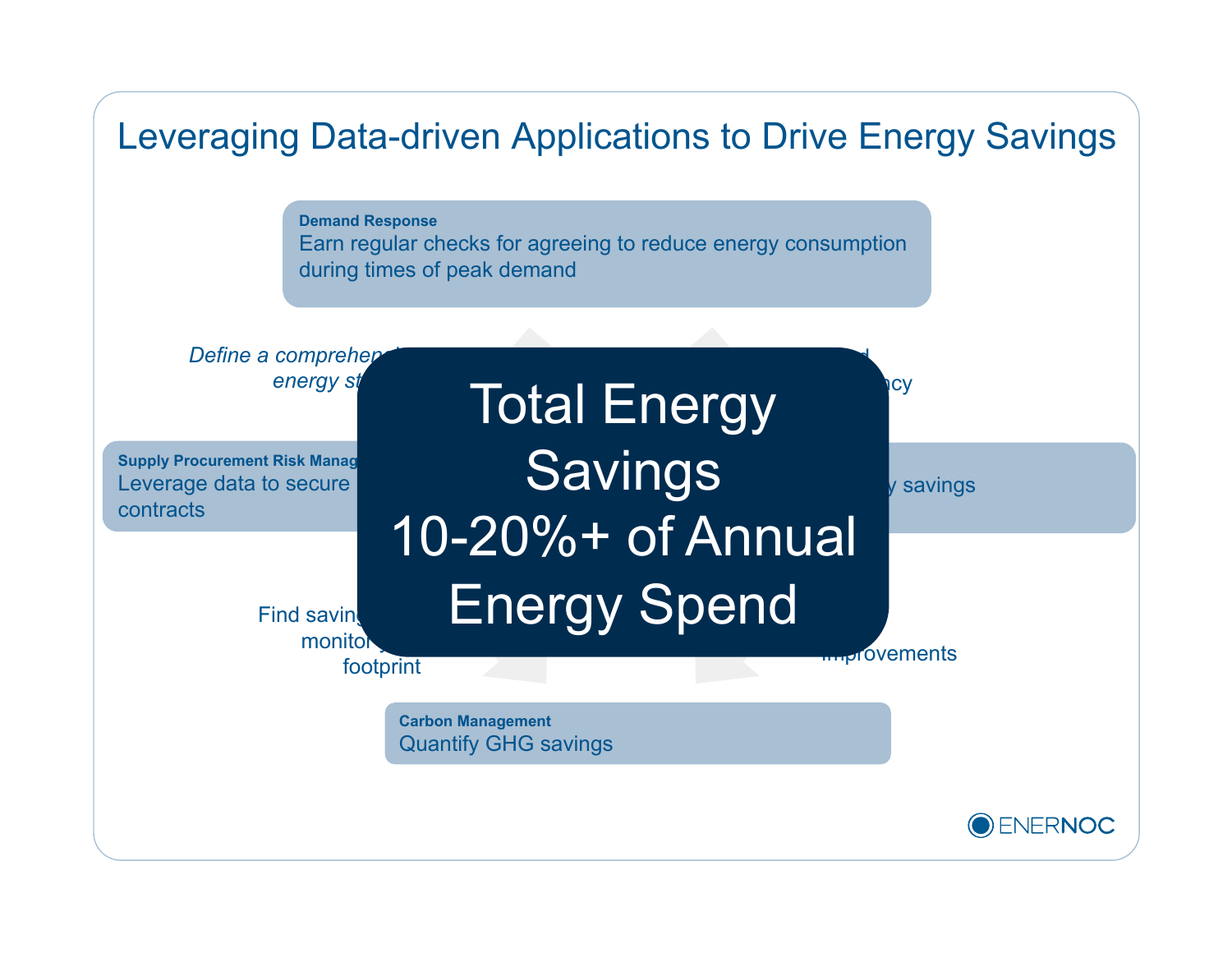### Morgan Stanley *DR and EE*



#### Morgan Stanley Saves \$100,000 *after* traditional RCx

Leverages SiteSMART to fine-tune building and ensure savings persist over time

**"Investments in energy efficiency have a significant impact on our bottom line. We were attracted to SiteSMART because it helps to ensure that energy efficiency savings are maintained over time."** 

*- Andrew Millest, Executive Director, Morgan Stanley* 

Industry Commercial Property

**Location** New York, NY

**Solutions** MBCx and demand response

Sample EEMs Hot water cycle, lighting schedules

kWh/year savings potential ~500,000

Initial Savings Approximately \$100,000 after just 6 months

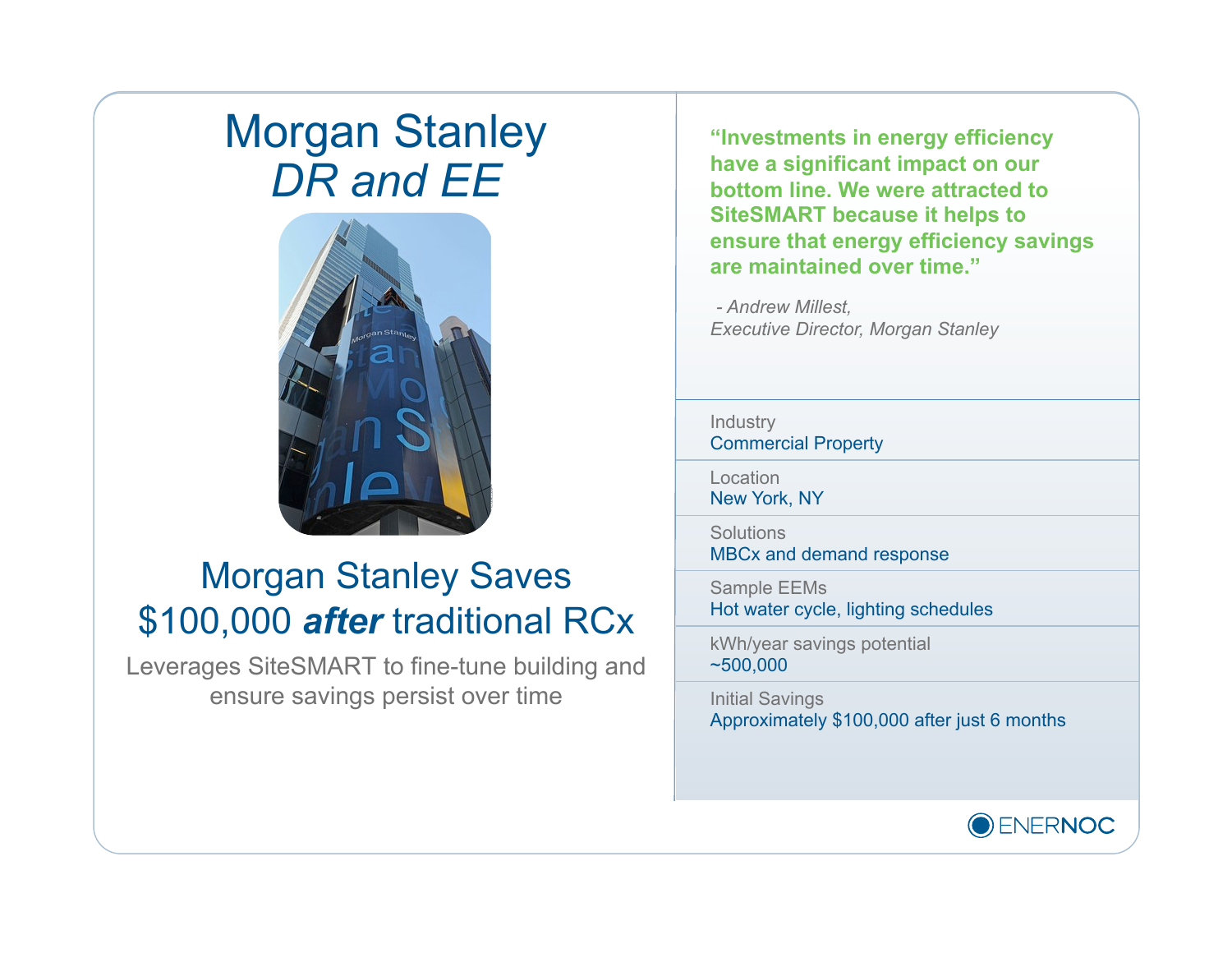## Baltimore RCPC *DR and Supply Mgt*



#### Major Baltimore purchasing agency saves more than \$11 million a year with EnerNOC SupplySMART

Innovative procurement strategy enables big savings for member organizations

**"EnerNOC is an exceptional partner. They're committed to meeting our energy needs. They bring wide-ranging, value-added experience. And they're always available to us when we need them."** 

*- Stephen Myer, Chair of the BRCPC Energy Sub-Committee* 

#### **Customer**

Baltimore Regional Cooperative Purchasing Committee (BRCPC)

Industry Government

Location

Baltimore, MD

Procurement Priorities Reduce the cost per megawatt hour

Annual Savings Approximately \$11 million

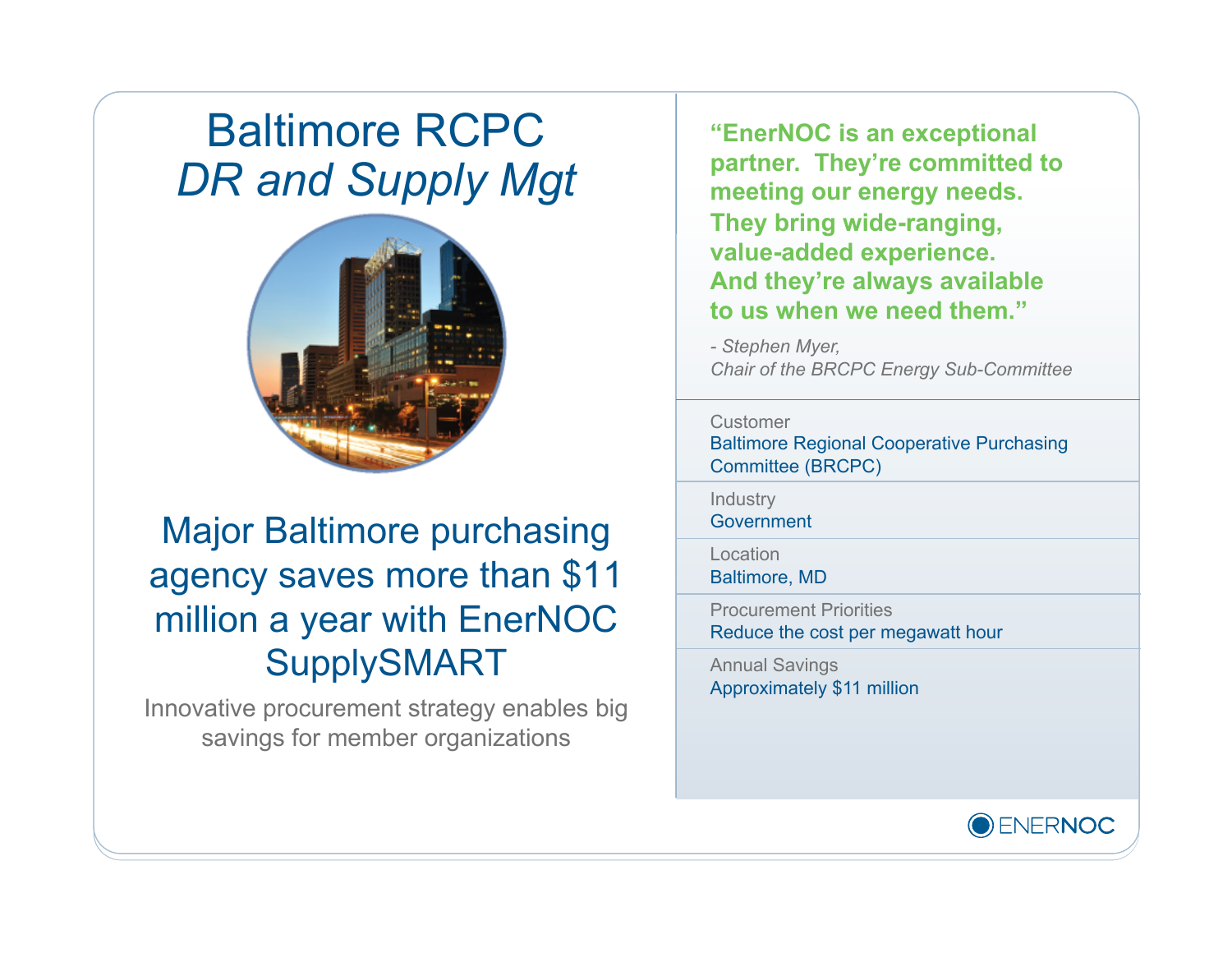### Seaport Hotel *DR and Carbon Mgt*



#### Leading Green Hotel Earns Payments While Keeping Guests Comfortable

Boston's Seaport Hotel extends sustainability commitment by leveraging CarbonSMART

**"Our customers demand high standards of service and business practices, and we make the same demands of our partners. As EnerNOC has proven to be a trusted energy partner, it made sense to expand our relationship to include our carbon measurement and management activities."**

 *- David O'Shaughnessy, President of Seaport*

#### **Industry Hospitality**

Location

Boston, MA

**Applications** DemandSMART and **CarbonSMART** 

DR Strategy Curtailment only

Primary Curtailment Strategy Temporary temperature, lighting and other building adjustments

Annual Payments Approximately \$7,500